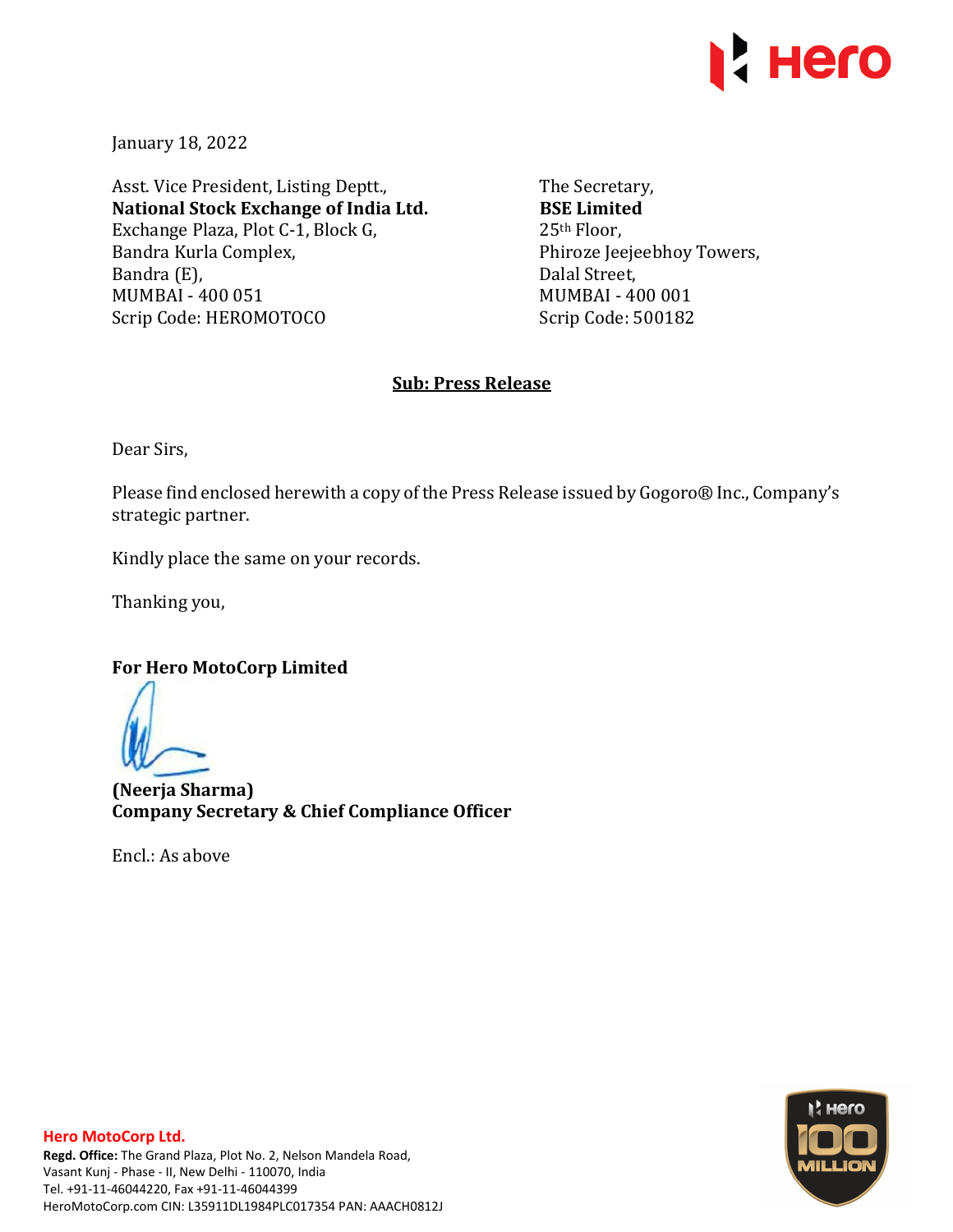# **PRESS RELEASE For Distribution at 5am NY time, Jan 18.**



# **GOGORO AND POEMA GLOBAL ANNOUNCE ADDITIONAL PIPE INVESTMENT FROM HERO MOTOCORP AND ENGINE NO. 1**

*With Hero Motocorp, Engine No. 1 and another investor, the oversubscribed Gogoro Poema Global PIPE increases to \$285 million.* 

*The existing PIPE includes Hon Hai (Foxconn) Technology Group, GoTo Group, Generation Investment Management, Temasek, Gogoro*!*s founding investor, Dr. Samuel Yin of Ruentex Group and other vehicle makers and institutional investors.* 

**Taipei, Taiwan, January 18, 2022 –** Gogoro® Inc. ("Gogoro" or the "Company"), a global technology leader in battery swapping ecosystems that enable sustainable mobility solutions for cities, and Poema Global Holdings Corp. (Nasdaq: PPGH; "Poema Global"), a publicly traded special purpose acquisition company, today announced its strategic partner, Hero MotoCorp, Engine No. 1 and another investor will be making a PIPE investment, raising the oversubscribed PIPE from \$257 million to \$285 million.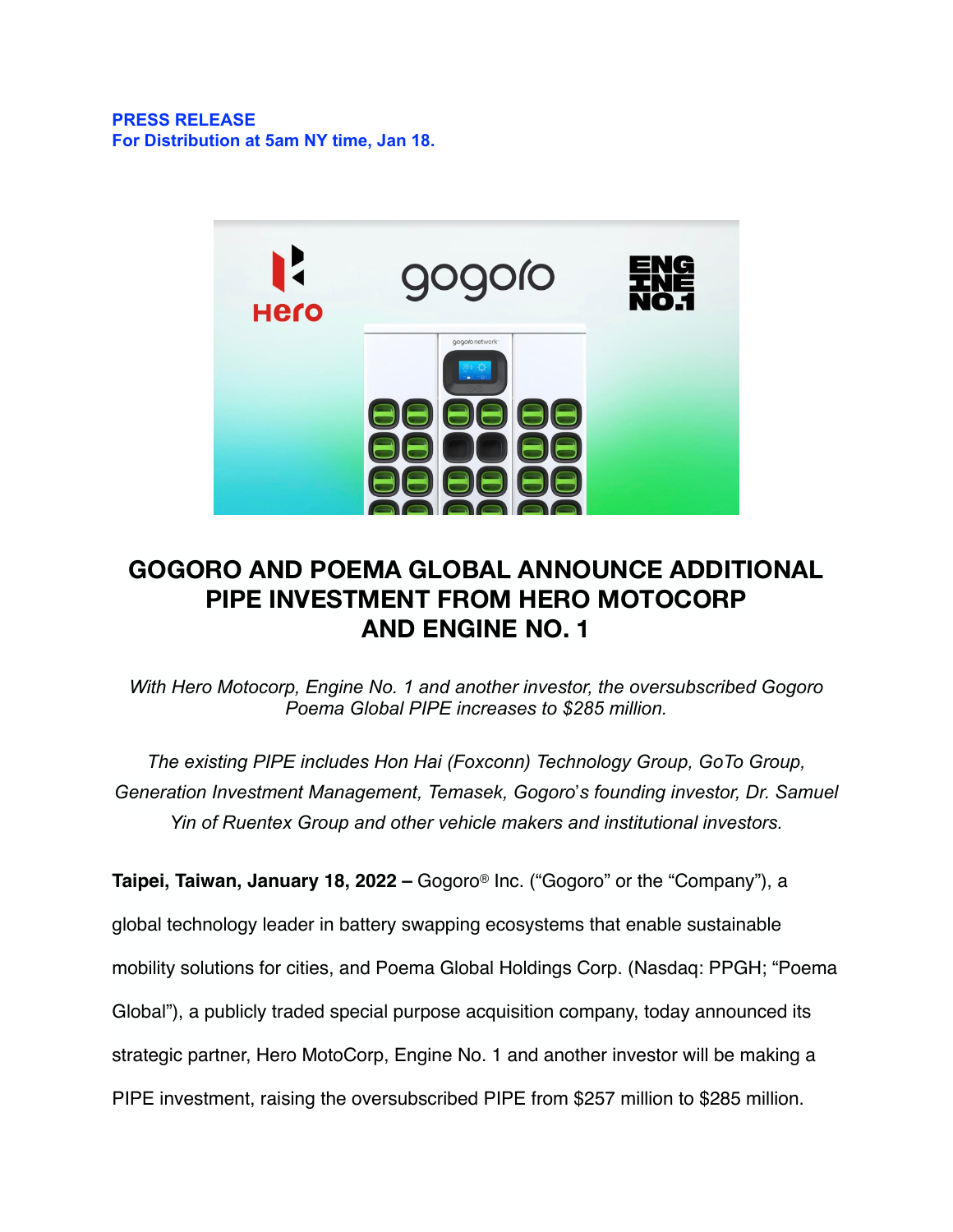"We are proud to be adding PIPE investors Hero MotoCorp, a global leader in twowheel vehicles and Engine No. 1, a strategic investment group focused on creating long-term value by harnessing the power of capitalism to drive greater ESG thinking," said Horace Luke, founder, chairman, and chief executive officer of Gogoro. "Gogoro is transforming urban mobility in the world's most densely populated cities by changing how people use and share portable energy and we are well positioned to transform the urban mobility landscape and capitalize on the electric transition of more than a half billion two-wheel vehicles in Asia."

The existing PIPE is funded by a variety of investors including strategic partners Hon Hai (Foxconn) Technology Group and GoTo Group, the largest technology group in Indonesia, Gogoro vehicle partners, and new and existing financial investors including Generation Investment Management, Temasek as well as Gogoro's founding investor, Dr. Samuel Yin of Ruentex Group.

"Our investment in Gogoro's PIPE is in keeping with our vision – 'Be the Future of Mobility'. We are already partnering with Gogoro to bring modern electric vehicles and its battery swapping network to India and other global markets," said Dr. Pawan Munjal, Chairman & Chief Executive Officer, Hero MotoCorp. "At Hero MotoCorp, we remain fully committed to sustainability and playing a key role in bringing clean mobility across the world."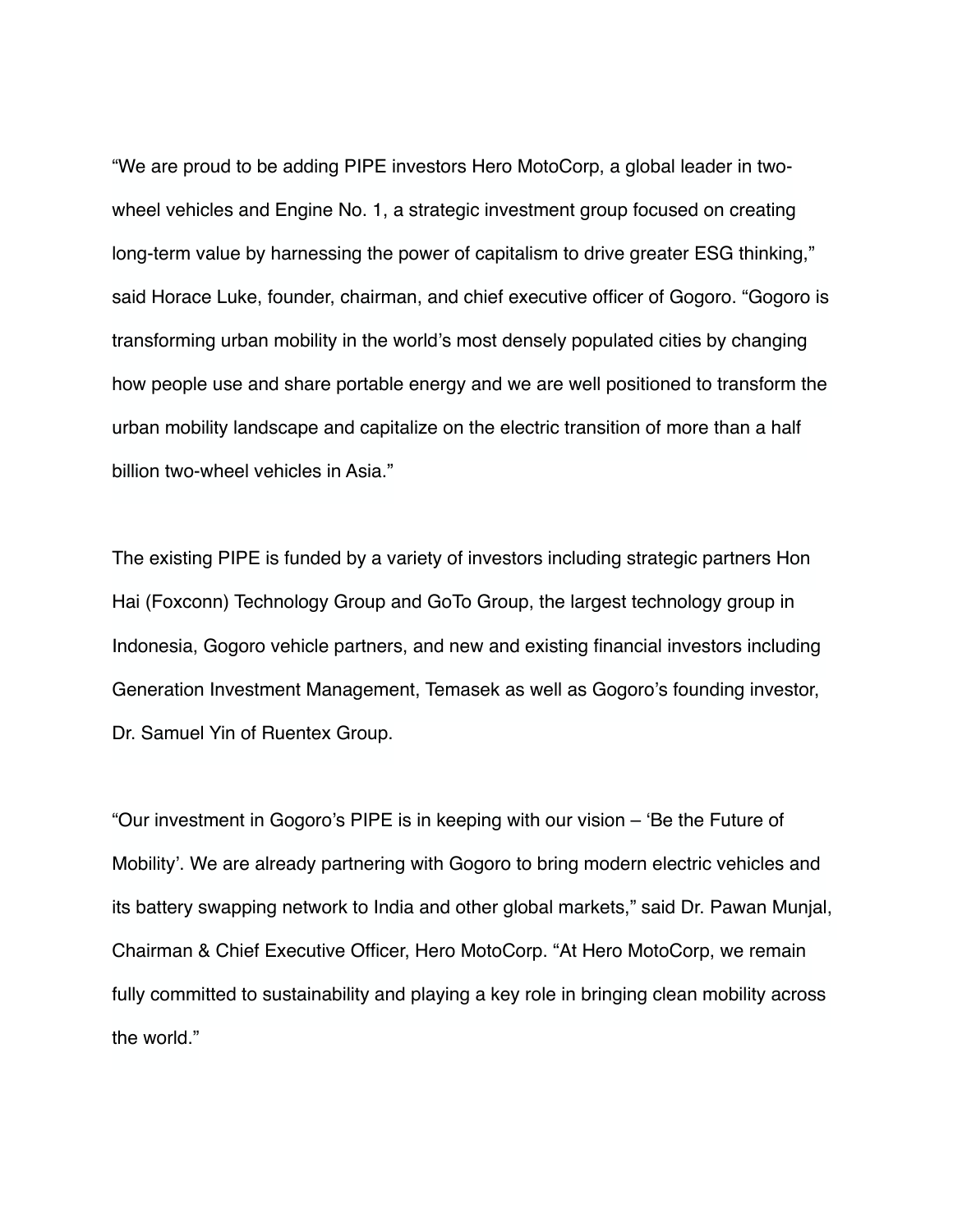"Gogoro's innovative products provide solutions that are critical to helping countries decarbonize their transportation sectors. Our investment will further Gogoro's mission to revolutionize the way that we use and share energy," said Edward Sun, Portfolio Manager at Engine No. 1. "We look forward to working closely alongside the Gogoro team as they continue to expand globally."

"Gogoro is excited to add Hero MotoCorp and Engine No. 1 to its PIPE. This additional funding, in addition to our recent F-4 filing, keeps us on track for closing in Q1. Additionally, beating our 2021 revenue target means we are executing to our plans and expectations," said Bruce Aitken, chief financial officer, Gogoro Inc. "We have three investor groups in our PIPE. Existing investors who wanted to continue to support our vision, new strategic investors who can help us scale and new institutional investors. Adding Hero MotoCorp and Engine No. 1 continues to validate our strategy and plans. Hero MotoCorp is a key OEM and expansion partner and Engine No. 1 will provide strategic guidance on how environmental impact can drive economic value."

Gogoro's battery swapping ecosystem is an established leading solution for electric refueling of lightweight urban vehicles. In less than five years, the Company has accumulated over \$1 billion in revenue and 450,000+ battery swap subscribers.

The combined company will focus on accelerating the global expansion of Gogoro's unique and proven subscription-based battery swapping service along with its electric vehicle and component sales business. Upon the transaction closing, the combined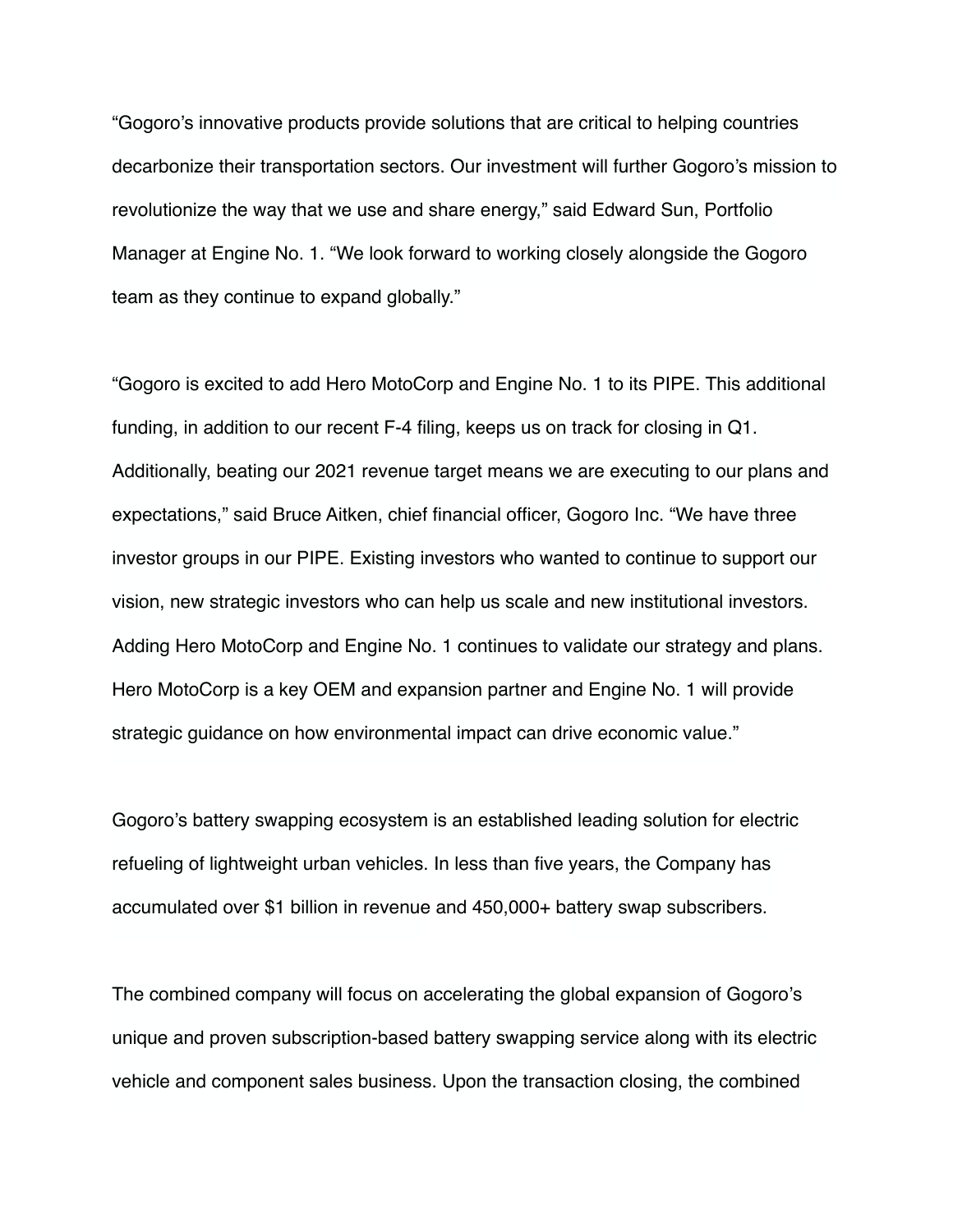company will be named Gogoro Inc. and will be listed on the Nasdaq under the ticker symbol "GGR" and "GGRW."

## **ABOUT HERO MOTOCORP**

The New Delhi (India) headquartered Hero MotoCorp Ltd. is the world's largest manufacturer of motorcycles and scooters, in terms of unit volumes sold by a single company in a year — the coveted position it has held for the past 20 consecutive years. The Company has sold over 100 million motorcycles and scooters in cumulative sales since inception. Hero MotoCorp currently sells its products in more than 40 countries across Asia, Africa, Middle East, and South and Central America. Hero MotoCorp has eight state-of-the-art manufacturing facilities, including six in India, and one each in Colombia and Bangladesh. Hero MotoCorp has two world-class, state-of-the-art R&D facilities — the Centre of Innovation and Technology (CIT) in the northern Indian state of Rajasthan, and Hero Tech Centre Germany GmBH. Hero MotoCorp is one of the largest corporate promoters of multiple disciplines of sports, including, Golf, Football, Field Hockey, Cricket and Motorsports. Fifteen-time major winner Tiger Woods is Hero's Global Corporate Partner. For more information, please visit: [www.heromotocorp.com](http://www.heromotocorp.com) | FB: HeroMotoCorpIndia | Twitter: HeroMotoCorp |

IG: HeroMotoCorp

# **ABOUT ENGINE NO. 1**

Engine No. 1 is an investment firm purpose-built to create long-term value by driving positive impact through active ownership. The firm also will invest in public and private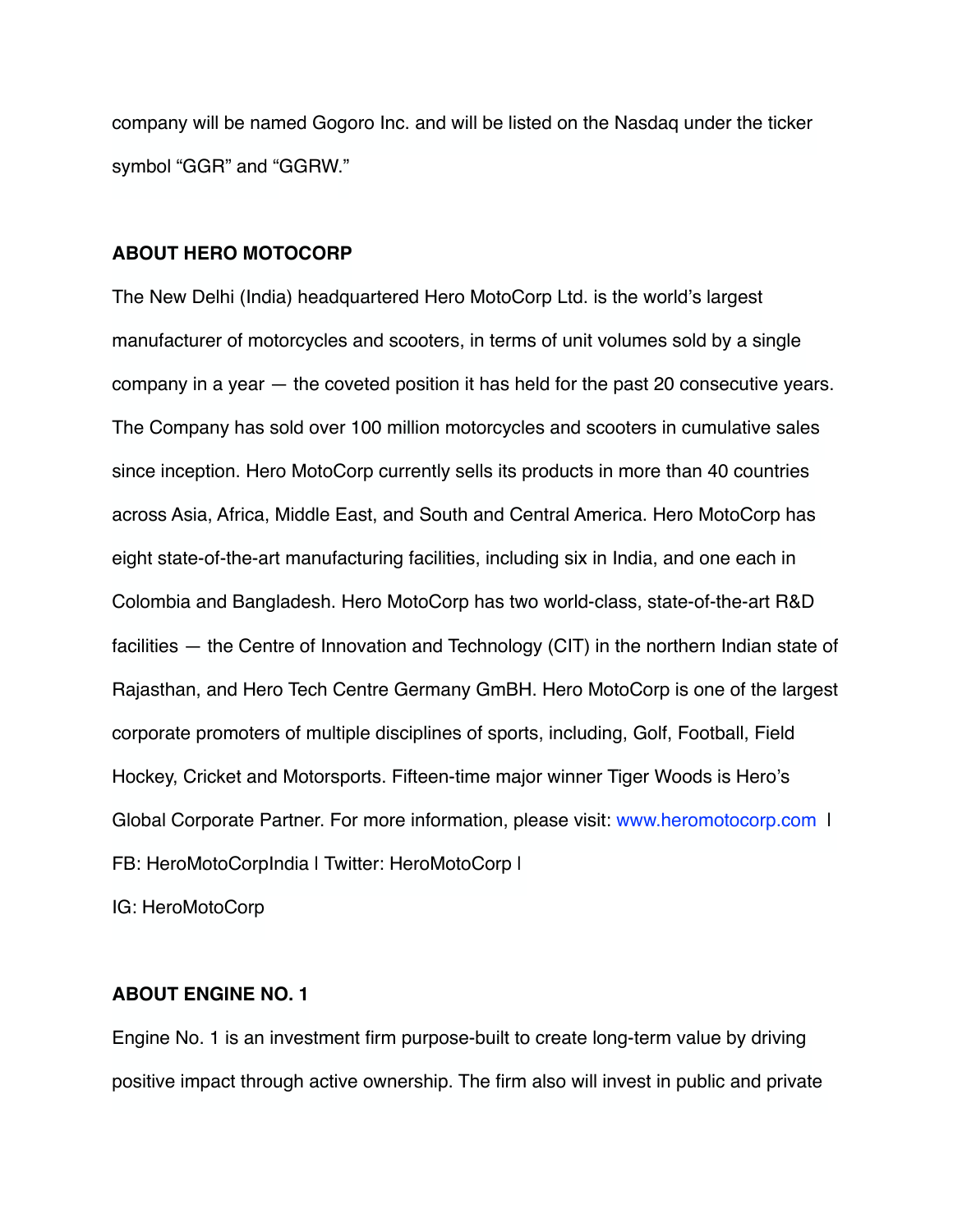companies through multiple strategies. For more information, please visit: [www.Engine1.com](https://cts.businesswire.com/ct/CT?id=smartlink&url=http%25253A%25252F%25252Fwww.Engine1.com&esheet=52417633&newsitemid=20210426005523&lan=en-US&anchor=www.Engine1.com&index=5&md5=ed1e2eebf09ab319eeb34791cbe7049c).

## **ABOUT POEMA GLOBAL HOLDINGS CORP.**

Poema Global Holdings Corp. is a special purpose acquisition company affiliated with Princeville Capital formed for the purpose of entering into a combination with one or more businesses. Poema Global's sponsor team brings together over 100 years of combined experience to equip and enable a differentiated global technology leader to successfully list and to create long-term value for shareholders in public markets. Led by Co-Chairmen Emmanuel DeSousa and Joaquin Rodriguez Torres, Chief Executive Officer Homer Sun and President Marc Chan, Poema Global seeks to complete business combinations with companies that have validated technologies and attractive unit economics, with a particular focus on Asia and Europe. For more information, visit [https://www.poema-global.com/.](https://www.poema-global.com/)

## **ABOUT GOGORO**

Founded in 2011 to rethink urban energy and inspire the world to move through cities in smarter and more sustainable ways, Gogoro leverages the power of innovation to change the way urban energy is distributed and consumed. Gogoro's battery swapping and vehicle platforms offer a smart, proven and sustainable long-term ecosystem for delivering a new approach to urban mobility. Gogoro has quickly become an innovation leader in vehicle design and electric propulsion, smart battery design, battery swapping, and advanced cloud services that utilize artificial intelligence to manage battery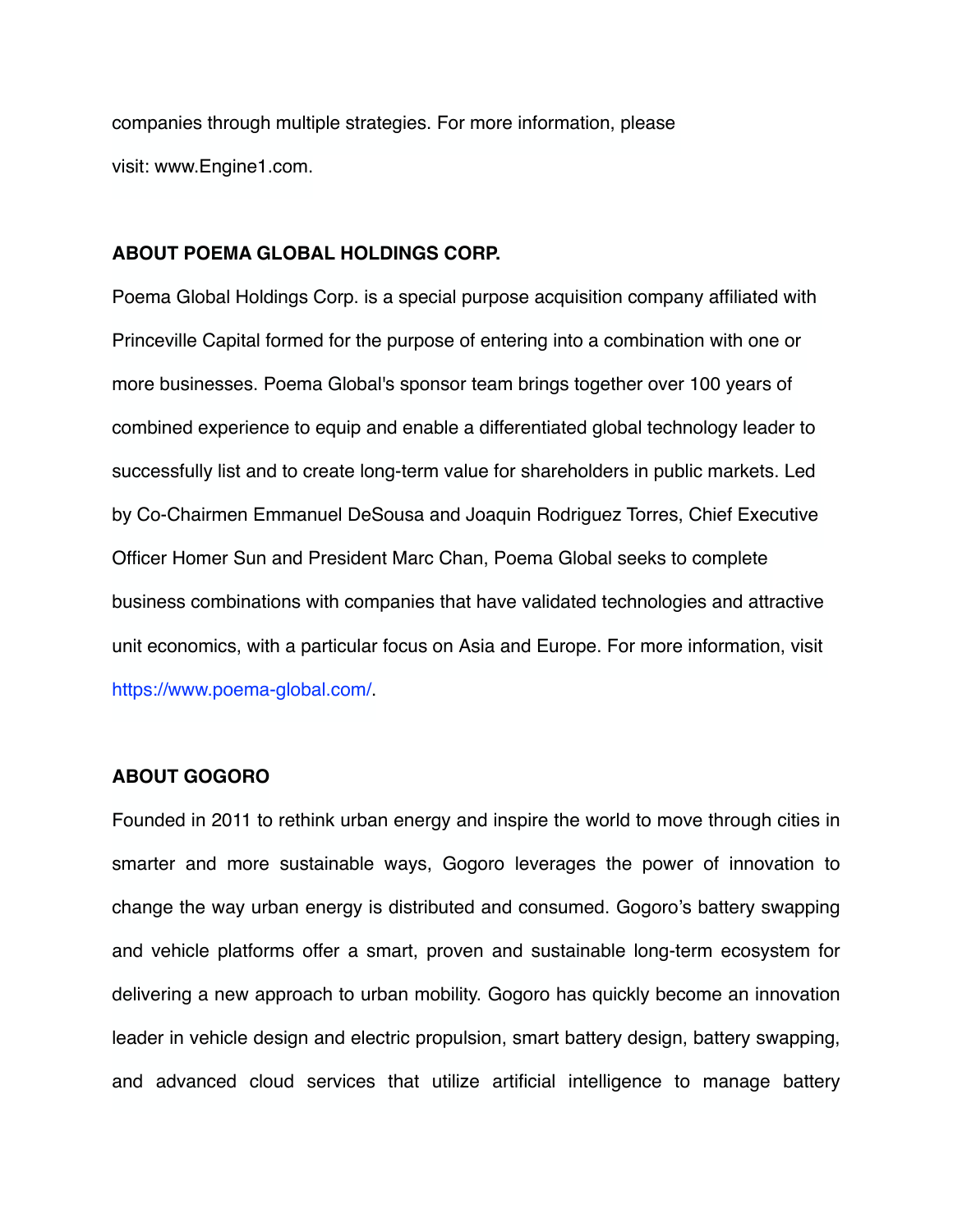availability and safety. The challenge is massive, but the opportunity to disrupt the status quo, establish new standards, and achieve new levels of sustainable transportation growth in densely populated cities is even greater. For more information, visit *[www.gogoro.com/news](https://www.gogoro.com/news)* and follow Gogoro on Twitter: *@wearegogoro*.

#### **Forward Looking Statements**

This communication contains forward-looking statements within the meaning of Section 27A of the U.S. Securities Act of 1933, as amended, or the Securities Act, and Section 21E of the U.S. Securities Exchange Act of 1934, as amended ("Exchange Act") that are based on beliefs and assumptions and on information currently available to Poema Global Holdings Corp. ("Poema Global") and Gogoro Inc. ("Gogoro"). In some cases, you can identify forward-looking statements by the following words: "may," "will," "could," "would," "should," "expect," "intend," "plan," "anticipate," "believe," "estimate," "predict," "project," "potential," "continue," "ongoing," "target," "seek" or the negative or plural of these words, or other similar expressions that are predictions or indicate future events or prospects, although not all forward-looking statements contain these words. Any statements that refer to expectations, projections or other characterizations of future events or circumstances, including financial projections, projections of market opportunity and market share , the ability of Gogoro's business model to be successful in the future, future products, the capability of Gogoro's technology, Gogoro's business plans including its plans to expand globally, any benefits of Gogoro's partnerships, and expectations related to the terms and the timing of the proposed transaction between Gogoro and Poema Global, are also forward-looking statements. These statements involve risks, uncertainties and other factors that may cause actual results, levels of activity, performance or achievements to be materially different from those expressed or implied by these forward-looking statements. Although each of Poema Global and Gogoro believes that it has a reasonable basis for each forward-looking statement contained in this communication, each of Poema Global and Gogoro caution you that these statements are based on a combination of facts and factors currently known and projections of the future, which are inherently uncertain. In addition, there are risks and uncertainties described in the proxy statement/prospectus on Form F-4 relating to the proposed transaction, initially filed by Gogoro with the SEC on November 18, 2021, as amended, and other documents filed, or to be filed, by Gogoro or Poema Global from time to time with the SEC. These filings may identify and address other important risks and uncertainties that could cause actual events and results to differ materially from those contained in the forward-looking statements. Neither Poema Global nor Gogoro can assure you that the forward-looking statements in this communication will prove to be accurate. These forward-looking statements are subject to a number of risks and uncertainties, including, among others, that Gogoro is in the process of completing its audited financial statements for 2021, the ability to complete the business combination due to the failure to obtain approval from Poema Global's shareholders or satisfy other closing conditions in the merger agreement, the occurrence of any event that could give rise to the termination of the merger agreement, the ability to recognize the anticipated benefits of the business combination, the amount of redemption requests made by Poema Global's public shareholders, costs related to the transaction, the impact of the global COVID-19 pandemic, the risk that the transaction disrupts current plans and operations as a result of the announcement and consummation of the transaction, the outcome of any potential litigation, government or regulatory proceedings and other risks and uncertainties, including those included under the heading "Risk Factors" in the registration statement on Form F-4, as amended, and those included under the heading "Risk Factors" in the annual report on Form 10-K for year ended December 31, 2020 of Poema Global and in its subsequent quarterly reports on Form 10-Q and other filings with the SEC. There may be additional risks that neither Poema Global nor Gogoro presently know or that Poema Global and Gogoro currently believe are immaterial that could also cause actual results to differ from those contained in the forward looking statements. In light of the significant uncertainties in these forward-looking statements, you should not regard these statements as a representation or warranty by Poema Global, Gogoro, their respective directors, officers or employees or any other person that Poema Global and Gogoro will achieve their objectives and plans in any specified time frame, or at all. The forward-looking statements in this communication represent the views of Poema Global and Gogoro as of the date of this communication. Subsequent events and developments may cause those views to change. However, while Poema Global and Gogoro may update these forward-looking statements in the future, there is no current intention to do so, except to the extent required by applicable law. You should, therefore, not rely on these forward-looking statements as representing the views of Poema Global or Gogoro as of any date subsequent to the date of this communication.

#### **Important Additional Information Regarding the Transaction and Where to Find It**

In connection with the proposed transaction, Gogoro has filed a registration statement on Form F-4 with the SEC, which includes a preliminary prospectus with respect to Gogoro's securities to be issued in connection with the proposed transaction and a preliminary proxy statement with respect to the shareholder meeting of Poema Global to vote on the proposed transaction. Shareholders of Poema Global and other interested persons are encouraged to read the preliminary proxy statement/prospectus, as amended, and, when available, the definitive proxy statement/prospectus, as well as other documents filed, or to be filed, with the SEC, because these documents contain, or will contain, important information about Poema Global, Gogoro and the proposed transaction. After the registration statement is declared effective, the definitive proxy statement/prospectus will be mailed to shareholders of Poema Global as of a record date to be established for voting on the proposed transaction. Once available, shareholders of Poema Global will also be able to obtain a copy of the Form F-4, including the proxy statement/prospectus, and other documents filed with the SEC without charge, by directing a request to: 101 Natoma St., 2F, San Francisco, CA 94105. The preliminary proxy statement/prospectus and, when available, the definitive proxy statement/ prospectus can also be obtained, without charge, at the SEC's website (www.sec.gov).